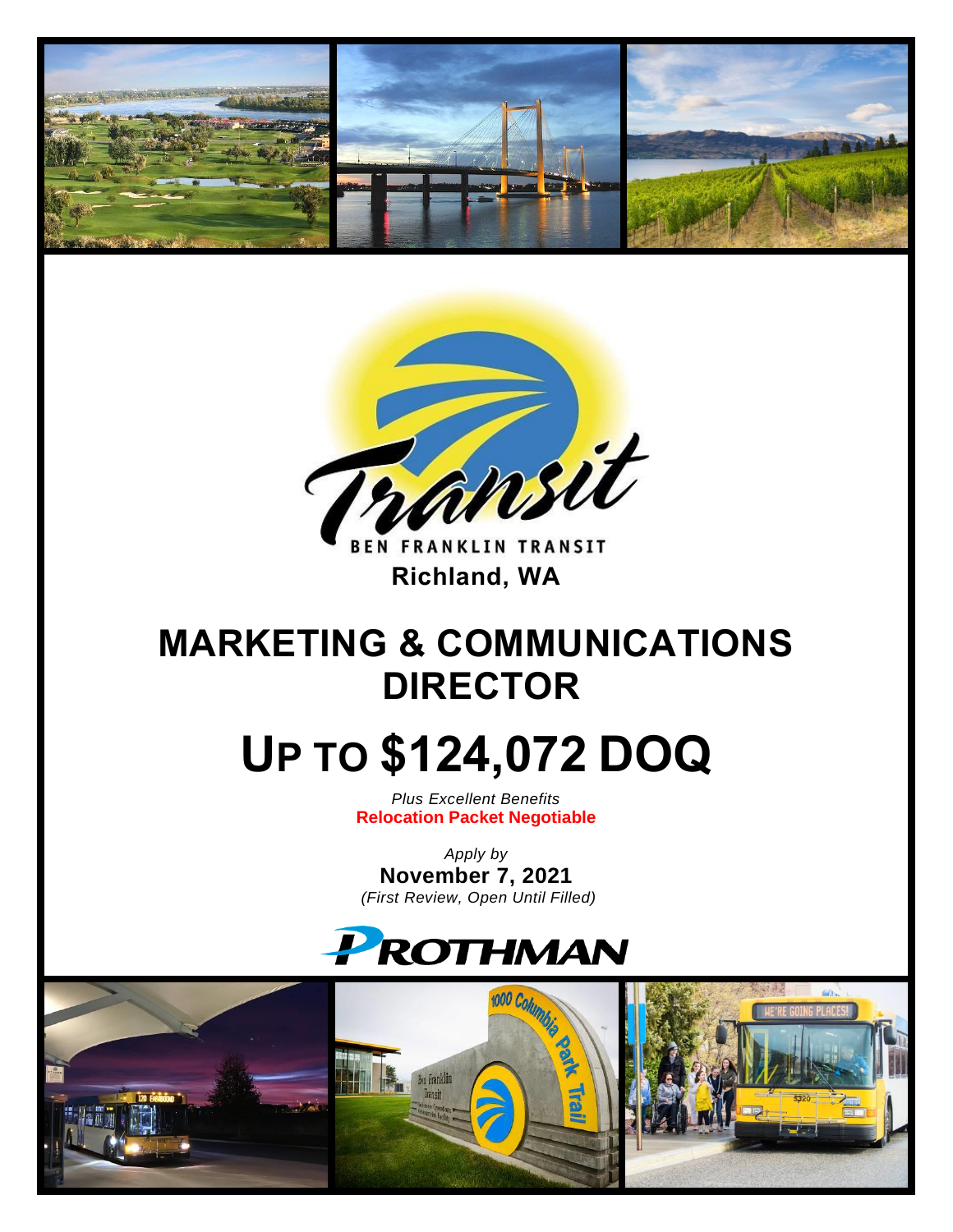# **B E N F R A N K L I N T R A N S I T , W A ♦ M A R K E T I N G & C O M M U N I C A T I O N S D I R E C T O R**

# **WHY APPLY?**



Located among the Columbia, Yakima, and Snake Rivers in southeastern Washington, Ben Franklin Transit provides public transportation for people who live and

work in both Benton and Franklin County. The area averages 300 days of sunshine a year, allowing residents and visitors to enjoy a multitude of outdoor activities, from water sports to golf to wine touring to outdoor theater.

Ben Franklin Transit (BFT) is a highly regarded agency and enjoys a great workplace culture and environment that is built on trust, pride, and teamwork. The agency has been recognized as one of the "Most Improved Transit Systems in the United States" by Metro Magazine.

BFT offers the right candidate an excellent career opportunity while working with a dedicated team to provide excellent customer service and vision to a vibrant community with a bright future!

## **THE REGION**

Embedded in the heart of wine country and a rich agriculture community, Richland is located at the confluence of the Snake, Yakima, and Columbia Rivers and its sister cities of Kennewick, Pasco, and West Richland make up the Tri-Cities (population 283,000), fourth largest metropolitan area in Washington State.



Because of the mild climate and an abundance of warm, clear sunny days each year, Tri-City residents can enjoy a variety of outdoor recreation activities including hiking the trails of Badger Mountain, water-skiing or kayaking on the Columbia River, hitting the links at one of the ten beautiful golf courses, or horseback riding through Red Mountain wine country. The Tri-Cities is also a sports minded community, providing many public athletic facilities and two professional sports teams: Tri-City Americans WHL Ice Hockey and Tri-City Dust Devils, a professional Single A affiliate of the San Diego Padres. The region has its share of fine sports venues in the mix, boasting state-of-the-art softball fields and many soccer and baseball fields. Residents enjoy the Tri-Cities' unique local flavor, excellent school system, low crime rate, diverse recreational opportunities, and regional attractions. Richland is just a few hours' drive from the major urban centers of Seattle, Spokane and Portland, and the Tri-Cities Airport has direct flights to Seattle, Denver, Salt Lake City, Las Vegas, Minneapolis, Los Angeles, Phoenix and San Francisco.

For more information about the Tri-Cities area, visit:

- ➢ www.visittri-cities.com
- ➢ www.tricityregionalchamber.com
- www.tridec.org

#### **THE ORGANIZATION**

#### **Mission Statement**

*To provide exceptional and cost-effective transportation services that consistently exceed customer expectations while promoting the principles and practices of livable communities and sustainable development.*

Ben Franklin Transit is a municipal corporation, which provides public transportation services in a 616 square mile area located in Benton and Franklin Counties. The area includes the cities of Kennewick, Pasco, Richland, West Richland, Benton City, Prosser and certain unincorporated areas of Benton and Franklin County. The service area contains a population of approximately 283,000 residents.

Ben Franklin Transit was formed May 11, 1981, when the voters in the service area voted to levy a 0.3 percent sales tax to support public transit. In April 2012, Ben Franklin Transit was classified as a Large Urban Transit.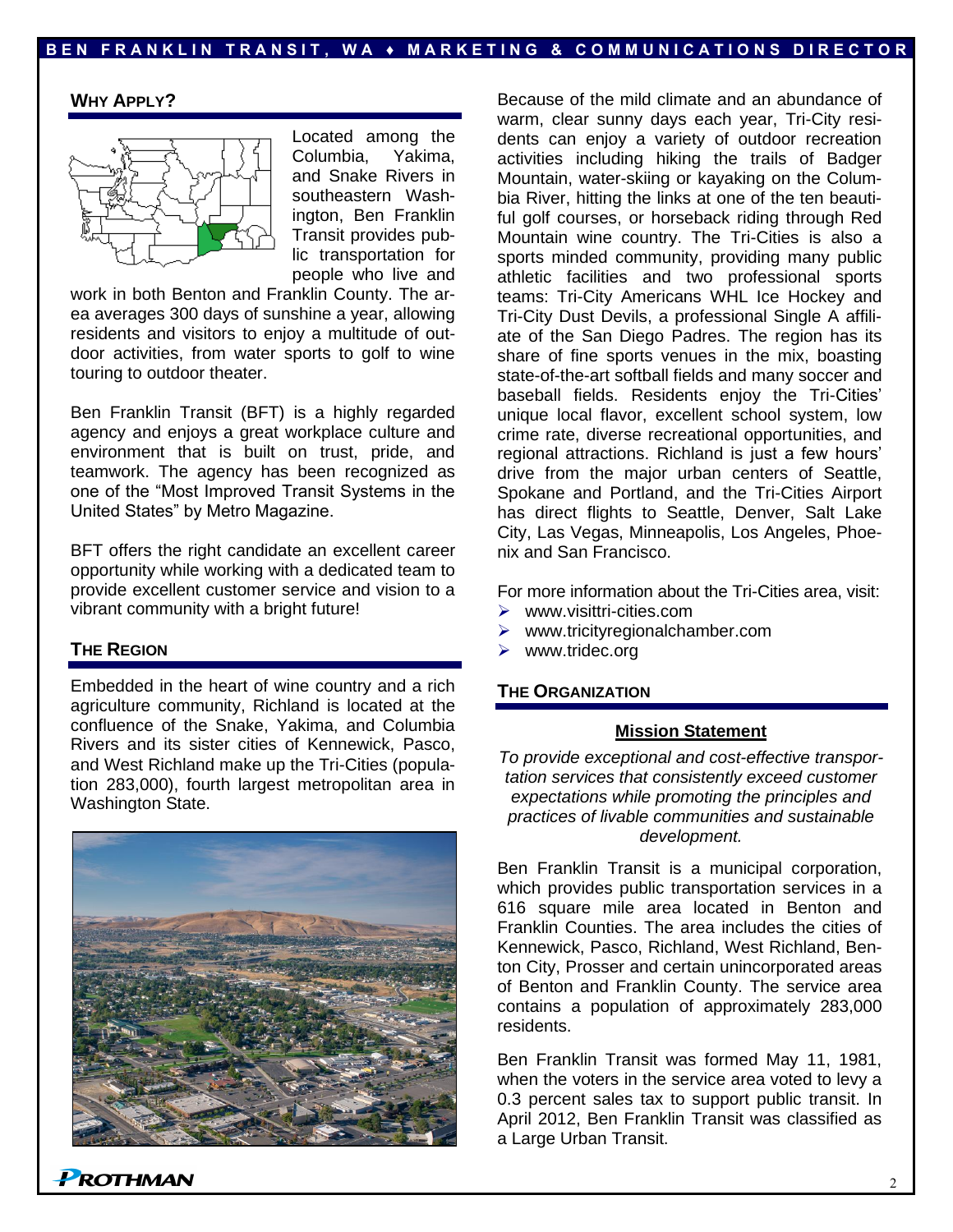# **B E N F R A N K L I N T R A N S I T , W A ♦ M A R K E T I N G & C O M M U N I C A T I O N S D I R E C T O R**



BFT has a 2021 operating budget of \$48,500,000 and a current capital budget of \$53M which is balanced with 2021 Operating Revenues, Federal/State Awards and Reserves. BFT employs 318 full and part-time employees, both union and nonunion. BFT offers innovative choices when it comes to public transportation. In September 2017, BFT launched a comprehensive fixed route service change which established 17 fixed routes and added 28,000 hours of service.

This service expansion was accompanied by technology upgrades including mobile data terminals for Operators, GPS activated visual and audible announcements, automated passenger counters, performance data tracking and reporting software for NTD reporting and Wi-Fi modems for an enhanced customer experience. BFT also provides paratransit (Dial-A-Ride) services to the Public Transit Benefit Area (PTBA), taxi feeder, Trans+Plus Night and Sunday Service, and Demand Response services, as well as connector services for outside of BFT's PTBA.

In 2019 combined ridership for all modes of service totaled 3,126,689. In 2020, the agency had 5,345,726 revenue miles and 282,587 revenue hours.

Current active projects within BFT's 6-year capital plan total \$143M; 48% of this investment will come from local funds, demonstrating the financial strength of the organization. \$8 million has been set aside for amenities upgrades over the next five years.

BFT has had several achievements including the City of Richland's "Green Business of the Year" award and the Governor's Award for Pollution Prevention and Sustainability. In 2008, Ben Franklin Transit set all-time ridership records with just over 5.5 million passenger boarding's.

BFT is governed by an appointed ten-member Board of Directors. The Board consists of two Franklin County commissioners, one Benton County commissioner, and a city council member from each of six cities within BFT's service area, and one non-voting Collective Bargaining Representative. The overall management of BFT is divided into six departments; Transit Operations, Fleet and Facilities, Human Resources and Labor Relations, Marketing and Communications, Planning and Service Development, and Administrative Services. The department directors make up a strong leadership culture at BFT.

As a community partner, BFT provides over 34,800 rides each year to special events such as the annual International Hydroplane Race and Air Show, Benton County Fair, Cable Bridge Run, and Art in the Park.

# **THE POSITION**

Operating on a budget of \$2,200,000 department services include: Marketing & Communications, Customer Service, and ADA Program.

As a member of the executive leadership team, the Marketing & Communications Director supervises 16 department staff and is responsible for performing a full range of marketing and public relations activities to maximize the Agency's services and programs. This position will represent the Agency for public and news media relations, community outreach, employee communications, marketing promotional efforts and governmental affairs, oversee customer service operations, and increase engagement with stakeholders, including media, customers, governmental representatives, employees, and community members. The Director will also develop outreach activities and events designed to achieve strategic priorities for internal and external audiences; determine advertising channels according to demographics. For a full job description and to view all responsibilities, please view the attachment found [here.](https://prothman.com/JobFiles/2912/Director,%20Marketing%20and%20Communications%20_64150.pdf)